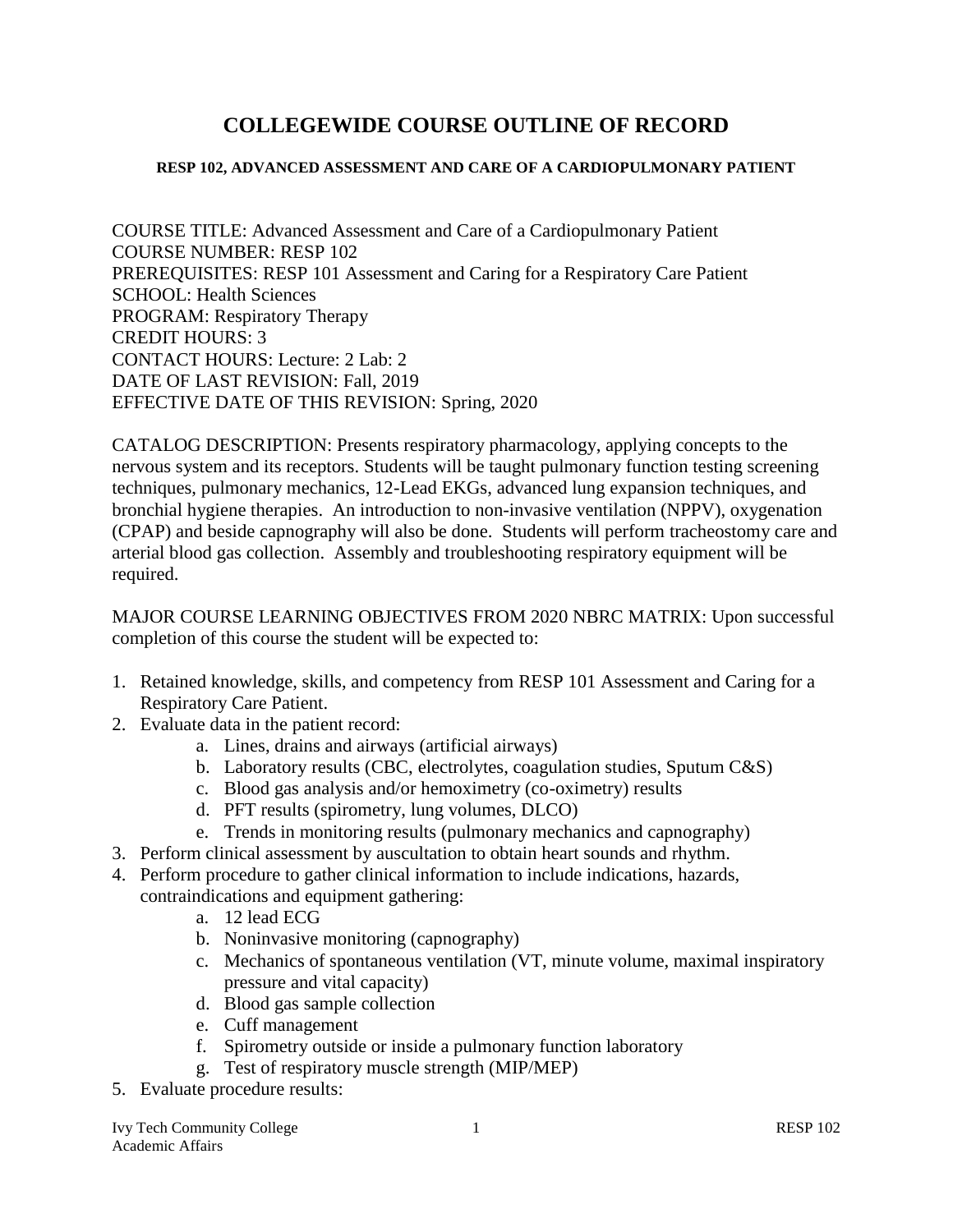- a. 12 lead ECG
- b. Noninvasive monitoring (capnography)
- c. Mechanics of spontaneous ventilation (VT, minute volume, maximal inspiratory pressure and vital capacity)
- d. Blood gas sample collection
- e. Cuff management
- f. Spirometry outside or inside a pulmonary function laboratory
- g. Test of respiratory muscle strength (MIP/MEP)
- 6. Recommend diagnostic procedures:
	- a. Pulmonary function testing
	- b. Noninvasive monitoring (capnography)
	- c. Blood gas and/or hemoximetry (co-oximetry)
	- d. ECG
- 7. Assemble and troubleshoot equipment:
	- a. CPAP/NPPV with patient interfaces
	- b. Patient breathing devices
	- c. Hyperinflation devices
	- d. Secretion clearance devices
	- e. Portable spirometer
	- f. Noninvasive monitoring devices (capnometer)
- 8. Perform quality control procedures:
	- a. Spirometry results
	- b. Lung volume results
	- c. Noninvasive monitors
- 9. Maintain a patent airway including the care of artificial airways:
	- a. Proper positioning of a patient
	- b. Establishes and manages a patient's airway (Tracheostomy tube, laryngectomy tube, exchanging artificial airways)
- 10. Performs airway clearance and lung expansion:
	- a. Postural drainage, percussion, or vibration
	- b. Mechanical devices (high frequency chest wall oscillation, intrapulmonary percussive ventilation, vibratory PEP, insufflation/exsufflation).
	- c. Hyperinflation therapy
- 11. Support oxygenation and ventilation:
	- a. Initiating and adjusting oxygen therapy
	- b. Minimizing hypoxemia (patient positioning, secretion removal)
	- c. Initiating and adjusting mask or nasal CPAP and noninvasive through mechanical ventilator settings
- 12. Administer aerosolized medications to include consideration of indications, hazards and contraindications:
	- a. Bronchodilators
	- b. Mucolytics/proteolytics
	- c. Steroids
- 13. Ensure modifications are made to the respiratory care plan modalities (pharmacology, lung expansion, bronchial hygiene, and artificial airways)
	- a. Treatment termination for life threatening adverse events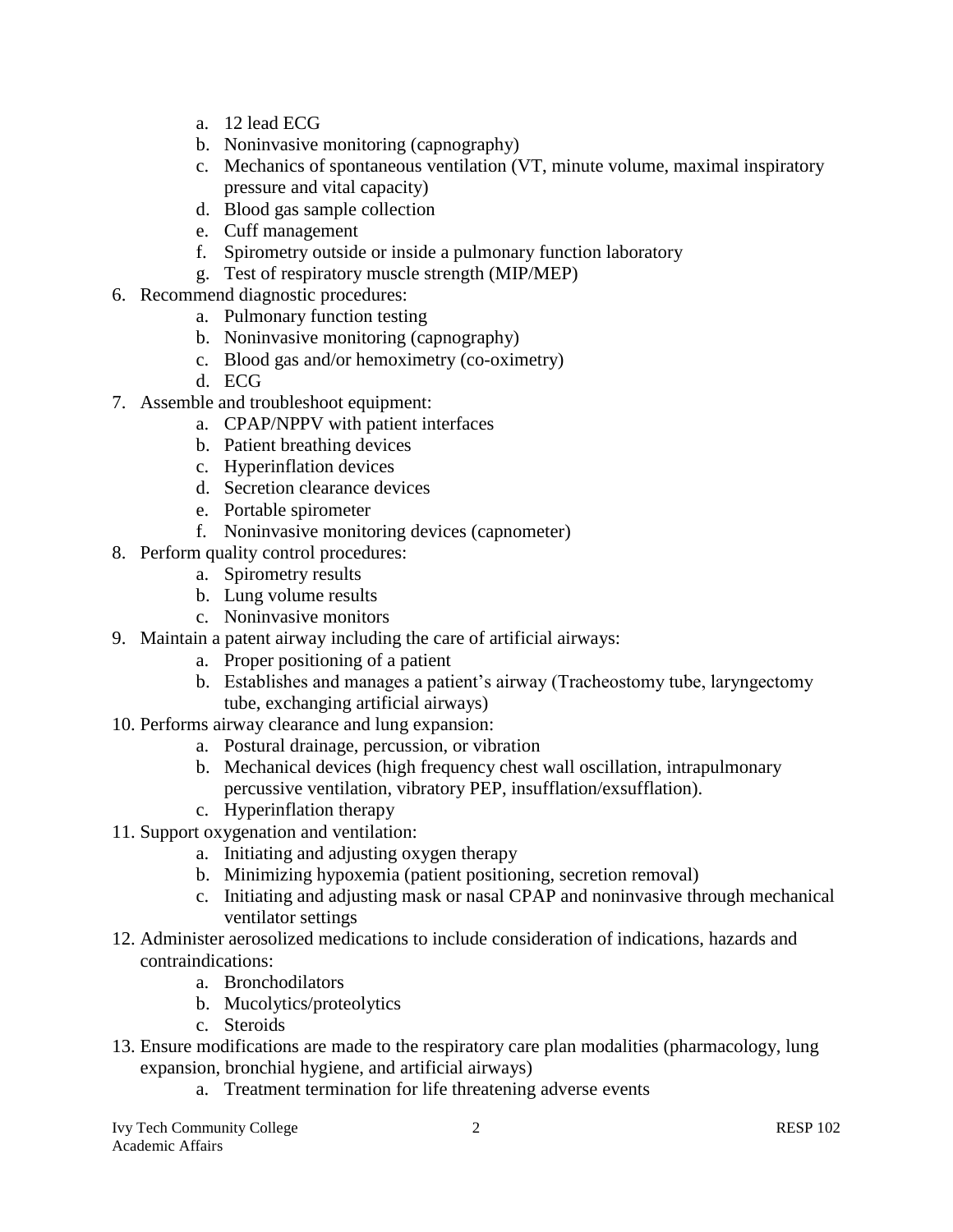- b. Recommend starting treatment based on patient response
- c. Discontinuing treatment based on patient response
- 14. Make recommendations for changes based on patient assessment:
	- a. Patient position
	- b. Airway clearance
	- c. Hyperinflation
- 15. Make recommendations for pharmacological interventions based on patient assessment:
	- a. Bronchodilators
	- b. Anti-inflammatory
	- c. Mucolytics and proteolytics
	- d. Changes to drug, dosage, administration frequency, mode, or concentration
- 16. Provide respiratory care in high-risk situations for cardiopulmonary emergencies (e.g., rapid response team, obstructed/lost airway, etc…)
- 17. Assist a physician/provided in performing tracheostomy.

COURSE CONTENT: Topical areas of study include –

Review aerosol therapy Pharmacology Hyperinflation Therapy (IPPB, PEP, PAP) CPAP, NPPV Arterial Blood Gas Bronchial hygiene therapy (CPT, Flutter, HFCWO, PAP, Acapella, percussors and Autogenic Drainage) Introduction to pulmonary function testing and quality control Tracheostomy tube change Capnography Assist Physician with tracheostomy procedure 12-Lead EKG Evaluations

Procedures:

- 1. Hyperinflation
	- a. EzPAP
	- b. CPAP
- 2. Bronchial Hygiene
	- a. CPT
	- b. Vibratory Pep
	- c. MetaNeb (as determined by campus location)
- 3. Spirometry
- 4. Weaning Parameters
- 5. 12 Lead EKG
- 6. Radial Artery Blood Gas Puncture
- 7. Tracheostomy Tube Change
- 8. CPAP/NPPV
- 9. Sputum inductions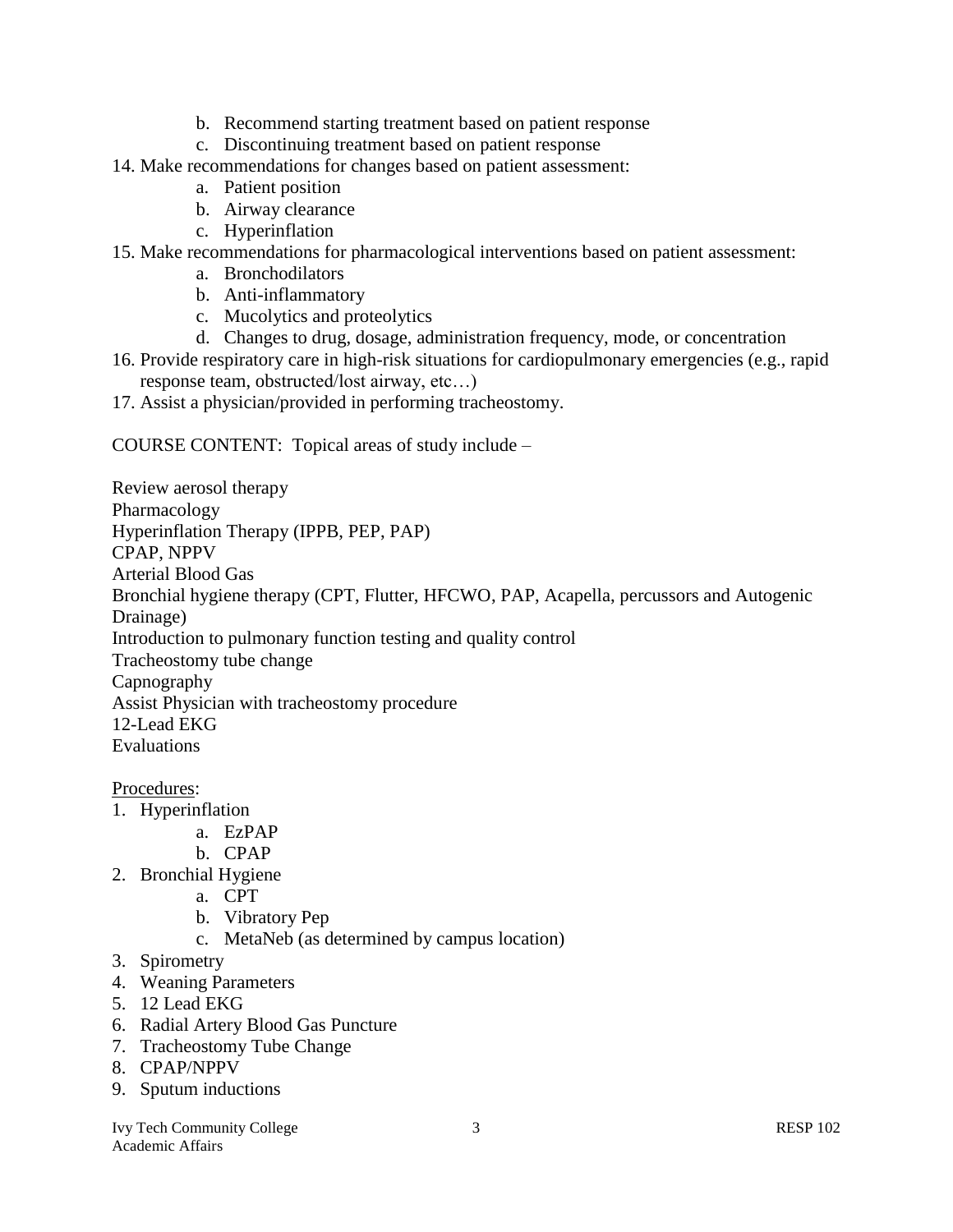## 10. Capnography (nasal) TOTAL PROCEDURES: 13

## HOW TO ACCESS THE IVY TECH COMMUNITY COLLEGE LIBRARY:

The Ivy Tech Library is available to students' on- and off-campus, offering full text journals and books and other resources essential for course assignments. Go to<http://www.ivytech.edu/library/> and choose the link for your campus.

### ACADEMIC HONESTY STATEMENT:

The College is committed to academic integrity in all its practices. The faculty value intellectual integrity and a high standard of academic conduct. Activities that violate academic integrity undermine the quality and diminish the value of educational achievement.

Cheating on papers, tests or other academic works is a violation of College rules. No student shall engage in behavior that, in the judgment of the instructor of the class, may be construed as cheating. This may include, but is not limited to, plagiarism or other forms of academic dishonesty such as the acquisition without permission of tests or other academic materials and/or distribution of these materials and other academic work. This includes students who aid and abet as well as those who attempt such behavior.

## ATTENDANCE:

Students are expected to attend and participate regularly in class meetings, online learning activities and other activities assigned as a part of a course of instruction. Faculty are required to report student participation in compliance with institutional policies and federal financial aid guidelines. Faculty and staff shall be sensitive to students' religious beliefs and observances, including an expectation that instructors make reasonable arrangements when a student must miss an exam or other academic exercise due to their religious observance. When notified in advance, and when possible, faculty will make allowances for students to make up missed work.

### COPYRIGHT STATEMENT:

Students shall adhere to the laws governing the use of copyrighted materials. They must insure that their activities comply with fair use and in no way infringe on the copyright or other proprietary rights of others and that the materials used and developed at Ivy Tech Community College contain nothing unlawful, unethical, or libelous and do not constitute any violation of any right of privacy.

### ADA STATEMENT:

Ivy Tech Community College seeks to provide reasonable accommodations for qualified individuals with documented disabilities. If you need an accommodation because of a documented disability, please contact the Office of Disability Support Services.